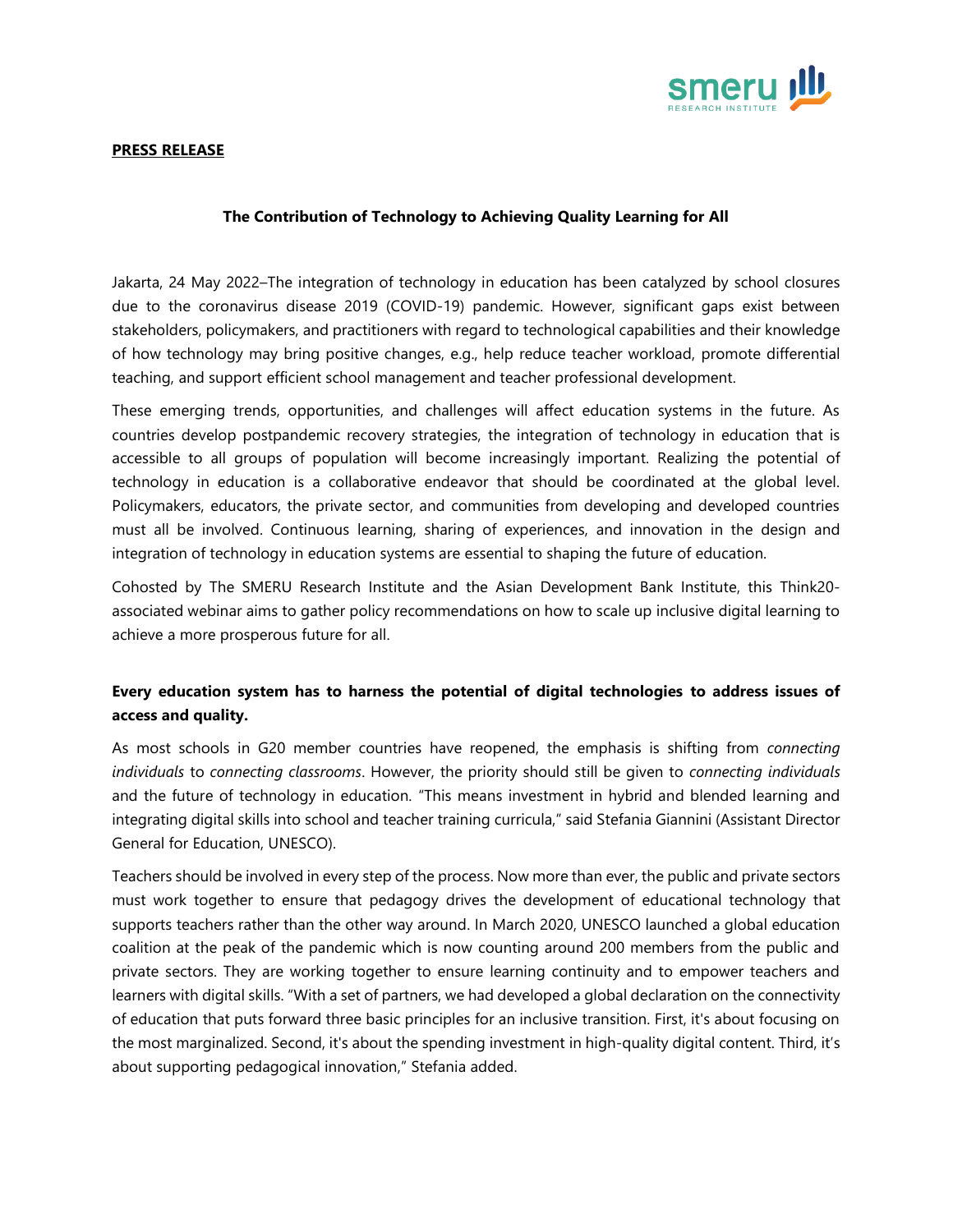

# **The strategic use of digital technology can be beneficial to closing the gaps in access to quality education.**

The Ministry of Education, Culture, Research, and Technology of the Republic of Indonesia learned that the disruption resulting from the COVID-19 pandemic brought a new momentum for the adoption of digital technology. "We released our platform called Merdeka Mengajar which wonderfully connects teachers who are physically separated by distance and allows them to learn and share with each other. They can share their best practices or excellent ideas in teaching," said Iwan Syahril (Director General of Teachers and Education Personnel, Ministry of Education, Culture, Research, and Technology of the Republic of Indonesia, and Chair of G20 Working Group on Education).

The Government of Indonesia has also provided several policy packages to improve the competencies of teachers so that they become more proficient in using technology to support teaching and learning. The implementation of the policy packages to improve the competency of human resources has a profound impact. "We believe in the fundamental transformation principle that our technology is still going to be the tool, but most importantly it's about the human being," said Iwan. Furthermore, as the pandemic has affected almost every country, every single person in the world calls for a stronger collective global leadership.

# **We need to scale up learning for all at affordable and sustainable costs so that all students can complete good quality secondary education.**

It is necessary that we use an *ecosystem approach* to identify and institutionalize an effective digital learning system–a system that can ensure learning for all, is cost-effective and affordable, and can be scalable to include everyone. "This means we must consider important aspects, such as open-source learning materials; low-cost, energy-efficient devices; and online and offline support that helps to scale up learning for all at affordable costs. The new generation of adaptive learning technology can be a powerful tool when applied with efficient connectivity," said Brajesh Panth (Chief of Education Sector Group, Asian Development Bank/ADB).

The ADB has developed an index to measure the digital education readiness based on the data collected from its developing member countries. The index is focused on five key pillars: policy governance, digital infrastructure, schools and teachers, students and parents, and educational technology providers. The analysis shows that all of the countries have significant gaps in infrastructure, educational technology platforms, teacher readiness, and policy support.

## **There is a need to focus on learning design and support for learning and teaching.**

The COVID-19 pandemic has made technology a bigger question in the education sector than it was before. Through distance or hybrid learning, technology has improved access to and opportunities for learning for people who are not able to come to schools or university campuses. Despite its positive impact on learning, technology should still be used wisely as a tool. "We are telling all these stories of how technology becomes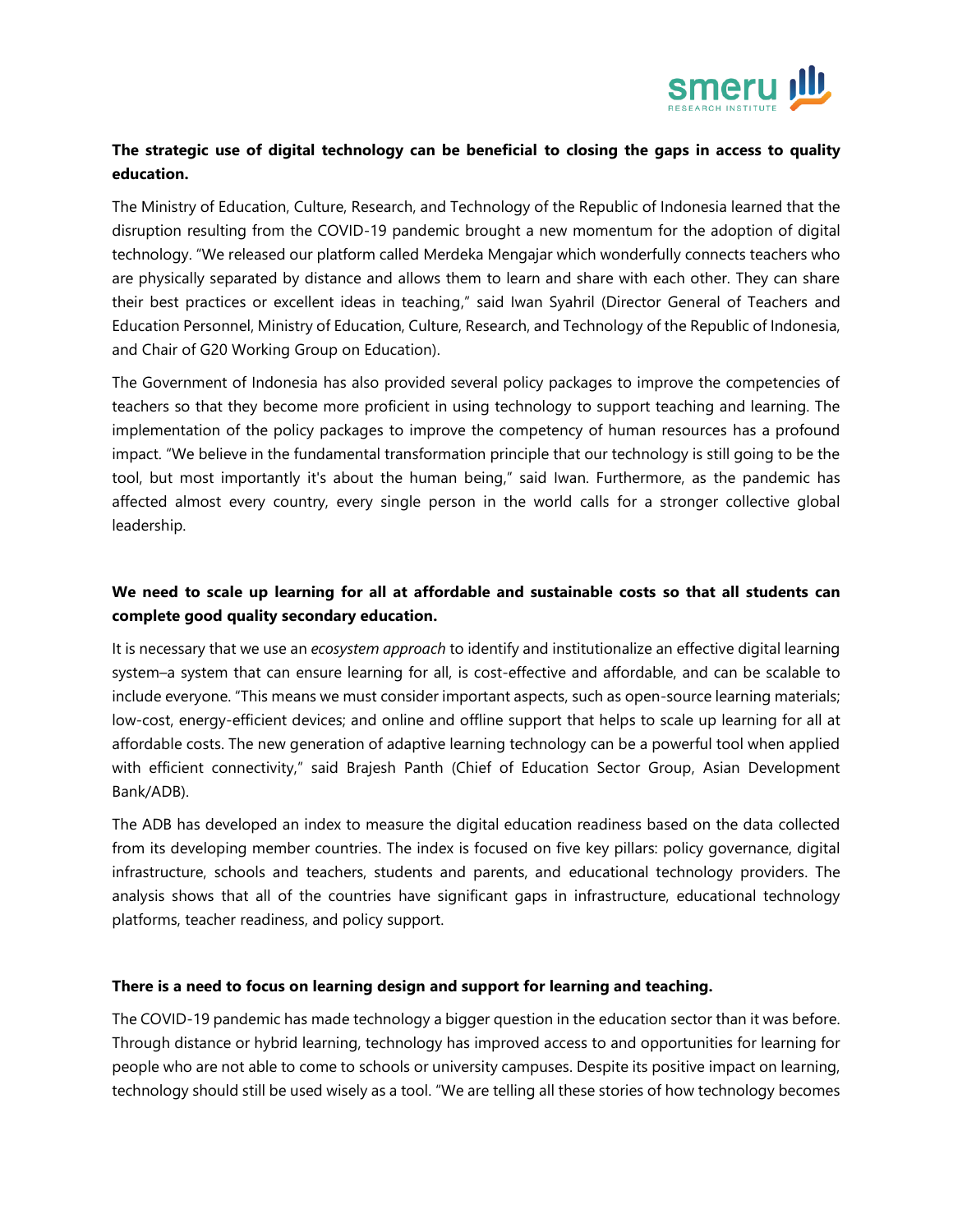

a shining object like something that by itself has the capability of saving the day and saving the world .... Unfortunately, these stories are strongly impacting educational policymaking worldwide," said Hanna Teräs (Research Group Lead, Critical Applied Research of Digitalization in Education, Tampere University of Applied Sciences). Amid the growing use of technology in education, pedagogical skills must always be present to create learning opportunities and build learning pathways. "We need to focus on inclusive pedagogy, we need to focus on learning design, support for learning, and I should add support for teaching as well," Hanna Teräs added.

# **Philanthropic organizations can help improve the education system landscape with their active participation in creating innovative solutions.**

Philanthropic organizations have a role in creating solutions to accelerate learning recovery by providing necessary support in the education ecosystem. However, they cannot accomplish much by working alone, so they need to work with the government and be a part of their initiatives. **"**Tanoto Foundation identifies support for change makers, whether they are teacher training institutes, educational technology companies, or other like-minded organizations. Together we can join to create innovations and disseminate best practices in education," said Michael Susanto (Head of Strategic Planning and Partnership, Tanoto Foundation). "We have learned that when we partner with the central government, we also need to partner with subnational and district governments, and communities. So, the foundation is adding more talents. We are reskilling and upskilling our organization so that we can embrace technology to its fullest extent and support more people," Michael Susanto added. He also emphasized the need for ecosystem integration where programs and solutions must be integrated to ensure their effectiveness in achieving desired outcomes.

#### **For further information, please contact:**

**Ratri Indah Septiana** Head of Communications Section The SMERU Research Institute [rseptiana@smeru.or.id](mailto:rseptiana@smeru.or.id)

<u>081614141414141414</u>

Speakers' presentation slides can be downloaded from [https://smeru.or.id/en/event/contribution](https://smeru.or.id/en/event/contribution-technology-achieving-quality-learning-all)[technology-achieving-quality-learning-all.](https://smeru.or.id/en/event/contribution-technology-achieving-quality-learning-all)